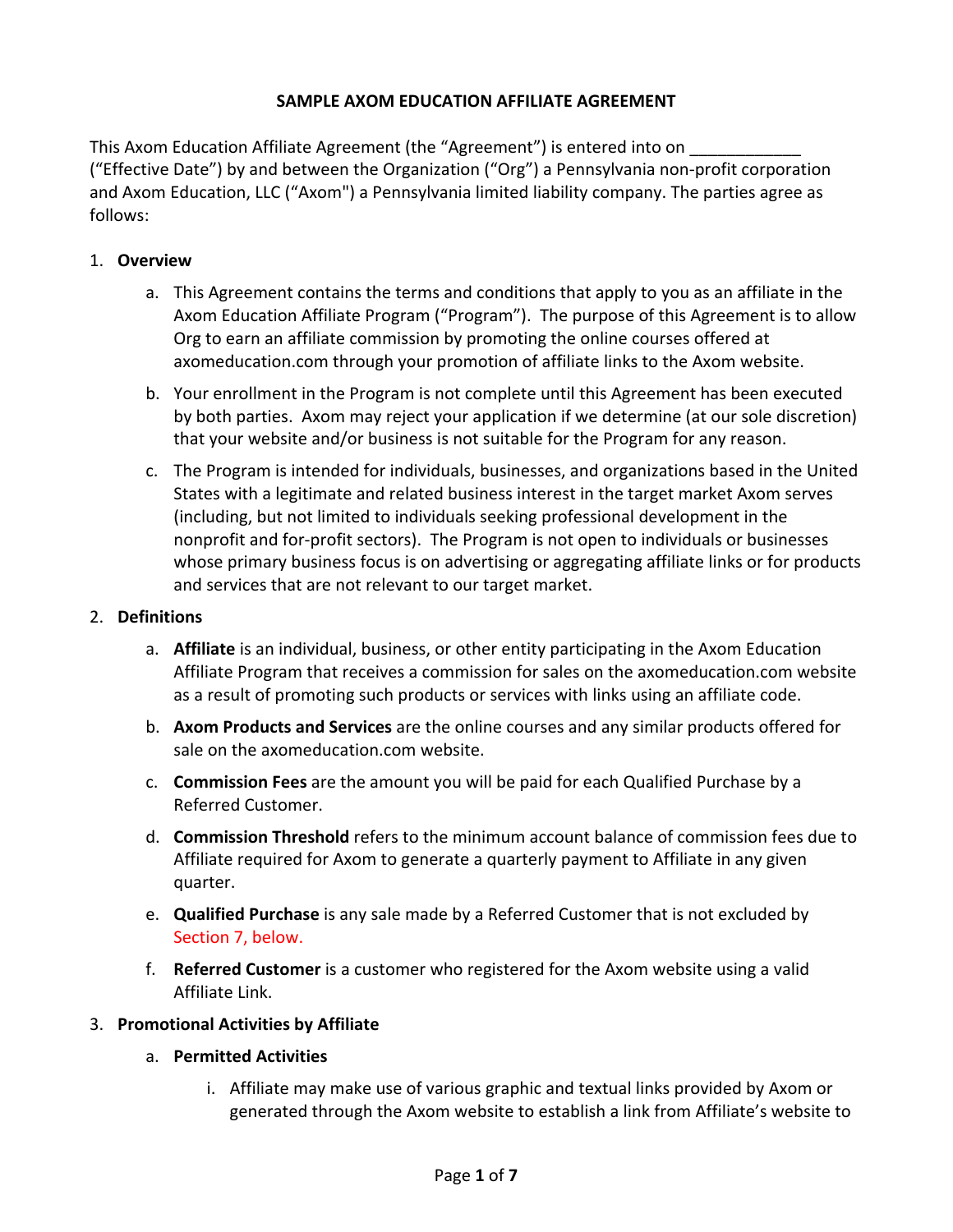the Axom website, and shall identify such links as affiliate links where appropriate and as required by any applicable law.

- ii. Affiliate may make use of various graphic and textual links provided by Axom or generated through the Axom website in Affiliate's email communications, subject to the following limitations;
	- 1. Any email addresses on your mailing list must have been added through voluntary enrollment in your list, memberships, prior contact, or other proactive interactions with your organization or business and shall not be a result of unsolicited emails; and
	- 2. Any such emails must have an option or include instructions on unsubscribing from your mailing list.
	- 3. The email communications should disclose that Org may receive a commission from sales generated by the email.
- iii. Any advertising, including advertising on social media sites, shall be clearly identified as advertising by/from your organization and not from Axom and shall not create any confusion as to the source of the advertising.

# b. **Excluded Activities**

- i. The following types of activities and promotions are specifically excluded:
	- 1. Marketing materials and activities that imply that Axom is the source of the materials;
	- 2. Advertising on search engines or social media websites using Axom as a keyword or search term, and/or implying that Axom is the source of the advertising;
	- 3. Creating discounts, coupons, or promising refunds or guarantees other than those specifically authorized and provided by Axom;
	- 4. Spamming or sending unsolicited commercial email or making postings that would constitute spam to social media sites, discussion groups, newsgroups, instant messages or other online forums; and
	- 5. Using any software or technology that would interfere with commission tracking cookies.

# 4. **Commissions**

- a. Affiliate shall be entitled to a 20% commission on all Qualified Purchases, based on the actual dollar amount paid by the customer after any coupons, promotions, or other discounts.
- b. An Affiliate may earn an Affiliate Commission on a transaction where the Affiliate is also a Revenue Partner (course creator who receives a percentage of course sales under a separate licensing agreement), however, the commission due as a Revenue Partner will be reduced by a proportionate share of the Affiliate Commission. (For example, if you are a 50% revenue partner, and a course sale comes from an affiliate, the split will be 40% to the revenue partner, 40% to Axom, and 20% to the affiliate.)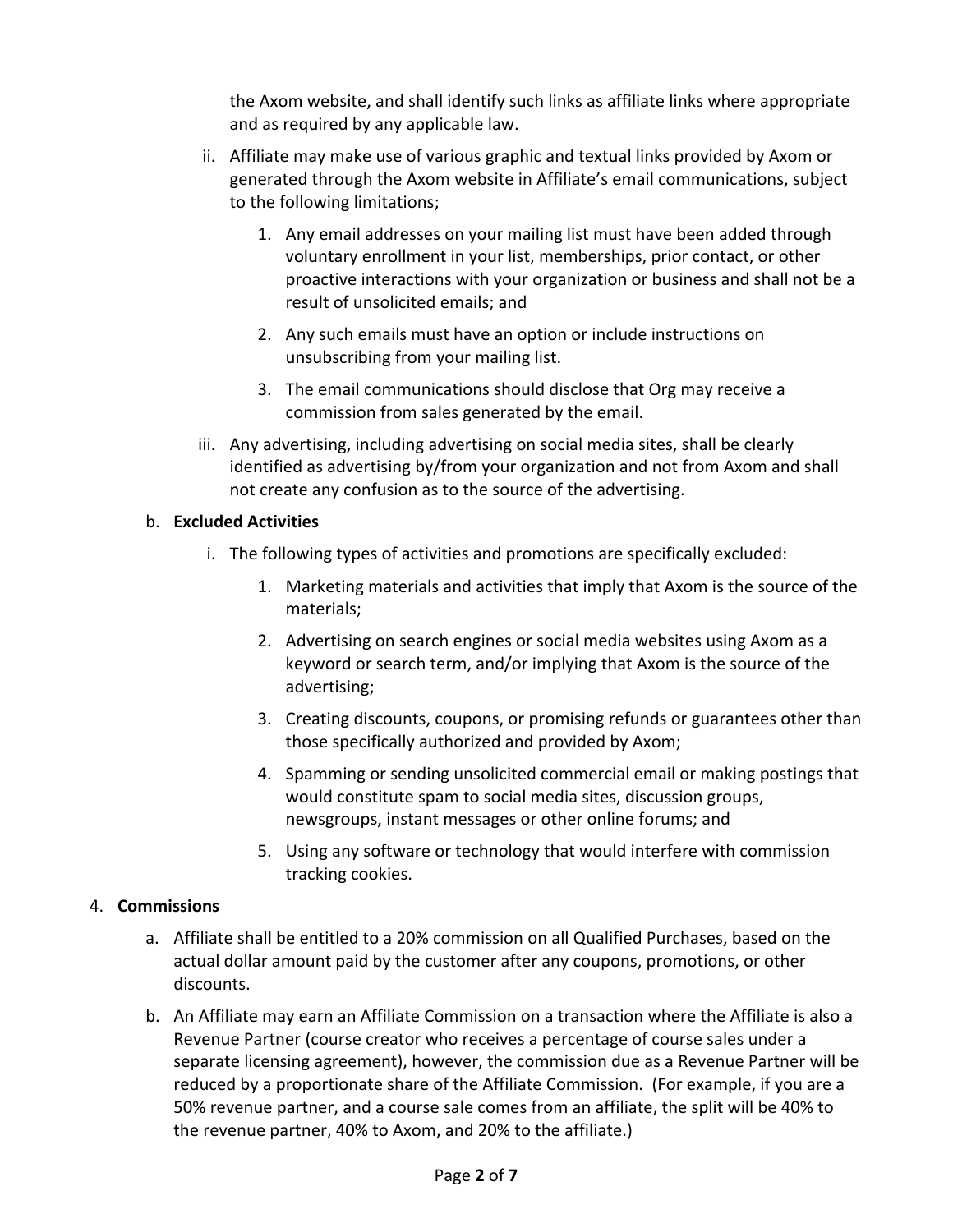c. An Affiliate's code attaches to a Referred Customer at the time the Customer first signs up for the Axom website. All future purchases by that Customer will accrue to the original affiliate, even if the Customer clicks through a different affiliate's link for a future course. The Customer must have cookies enabled and must sign up as a user for the Axom website (even if they do not initially purchase a course) within 30 days of clicking on the initial affiliate link for the Affiliate's code to attach to the Customer.

# 5. **Sales Tracking, Reporting, and Payment**

- a. Axom Education uses the Thinkific platform for course sales and affiliate tracking, and our Program is subject to the limitations and restrictions of that platform. Axom does not have the ability to retroactively designate a particular user as having originated from an affiliate link and shall not be responsible for an Affiliate Commission if the affiliate's code is not registered for that customer, either because the customer disabled tracking cookies, the customer did not click through the affiliate link, or any other malfunction in the system.
- b. Affiliates shall be able to view their sales and payments at any time by logging into the Axom Education website, subject to any site downtime or maintenance.
- c. Axom shall provide reporting and payments to Affiliates on a quarterly basis within 30 days of the end of each quarter. If the Affiliate's commission check would be less than \$20, Axom may, at its sole discretion, elect to carry the amount due forward to the next quarter, so long as at least one check is issued in any calendar year.

# 6. **Term**

a. This Agreement shall be valid for an initial term of one (1) year from the Effective Date of the Agreement. After the initial one (1) year term, the Agreement will automatically renew on an annual basis on the anniversary of the Effective Date under the same terms, subject to the terminations provisions below.

# 7. **Modification**

a. Axom may modify any of the terms and conditions in this Agreement, at any time, and at our sole discretion. In such event, Org will be notified by email. Modifications may include, but are not limited to, changes in reporting any payment procedures and other terms of this Agreement. If any modification is unacceptable to you, your sole recourse is to end this Agreement. Your continued participation in the Program shall indicate your acceptance of all changes herein.

# 8. **Termination**

- a. Axom or Org shall have the right to terminate this Agreement at any time or for any reason upon 10 days written notice (by postal mail or email with read receipt, with the effective date being the date the notice was mailed or sent and not the time the notice was received) to the other party, and in the event of such a termination, Affiliate shall remove all links and cease any further promotion prior to the effective date of the notice.
- b. Axom shall have the right to terminate this Agreement immediately upon written notice to Org (either by postal mail or email with read receipt, with the effective date and time the time the notice was mailed or sent and not the time the notice was received) if Axom has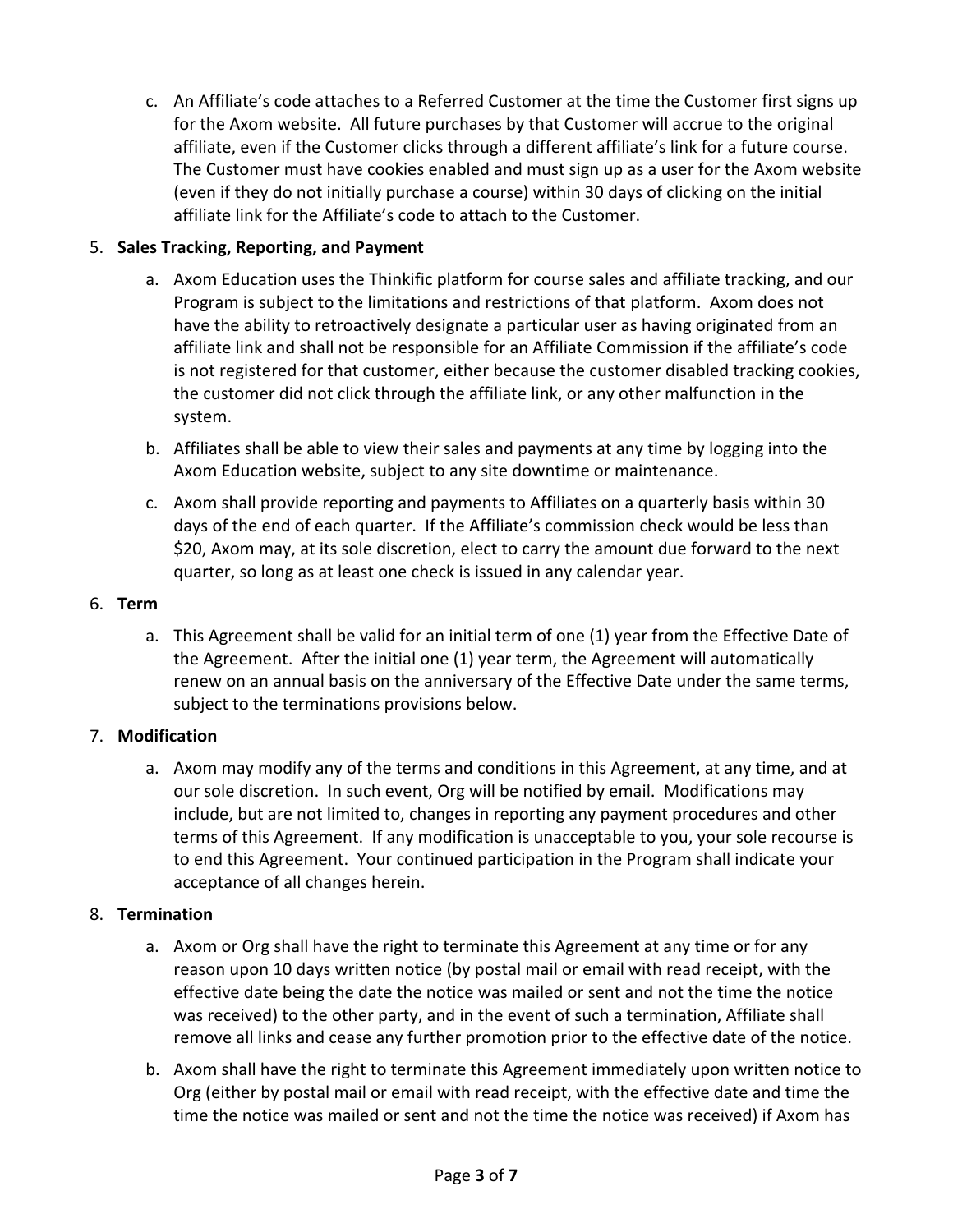reason to believe (and at Axom's sole discretion) that Org has engaged in any of the excluded activities specified in this Agreement or any of the activities specified below:

- i. Promotion of sexually explicit materials, violence, discrimination (based on race, sex, religion, nationality, disability, gender identity, sexual orientation, age, or any other protected category), illegal activities, or other objectionable behavior, even if said activities are not related to this Agreement;
- ii. Infringing or assisting others with activities that infringe on any intellectual property rights of Axom or a third party;
- iii. Using Affiliate links in any coupon aggregator, deal site, or similar promotions without the prior written consent of Axom;
- iv. The use of any software downloads in conjunction with affiliate links, including but not limited to those that would enable diversions of commissions from other affiliates in our program;
- v. Designing your website, emails, or other marketing materials in a way that would lead customers or subscribers to believe that the materials originated from Axom and not from Org; and
- vi. Failing to comply with any applicable law relating to data security, affiliate promotions, and/or email marketing.
- c. Axom shall not be responsible for any commissions earned by Affiliate after the effective date of a notice of termination given under sections 5a or 5b above, and if the termination is made by Axom under section 5b, above, Axom may decline to pay any commissions earned as a result of or in conjunction with the behavior described therein.

## I. DEFINITIONS

**Actual Purchase Price** means the price the customer actually paid for the course, reflecting any coupons, bundles, or other special pricing or offers.

**Affiliate Sale** means a sale from an Axom Education customer who originally signed up for the Axom Education website as the result of an affiliate link.

**Axom Website** means the website on which Axom will post all course materials.

**Course** means a course which the Org has identified as appropriate for online delivery through Axom Education and for which the Org has provided course materials to Axom.

**Course Materials** means all audio and video recordings, materials and subsequent updates to any materials, course outlines, instructor manuals, instructor information and biographies, instructor releases, participant guides, PowerPoint documents and other visuals, exams and answer sheets, and any other materials related to the online course.

**Days** means calendar days.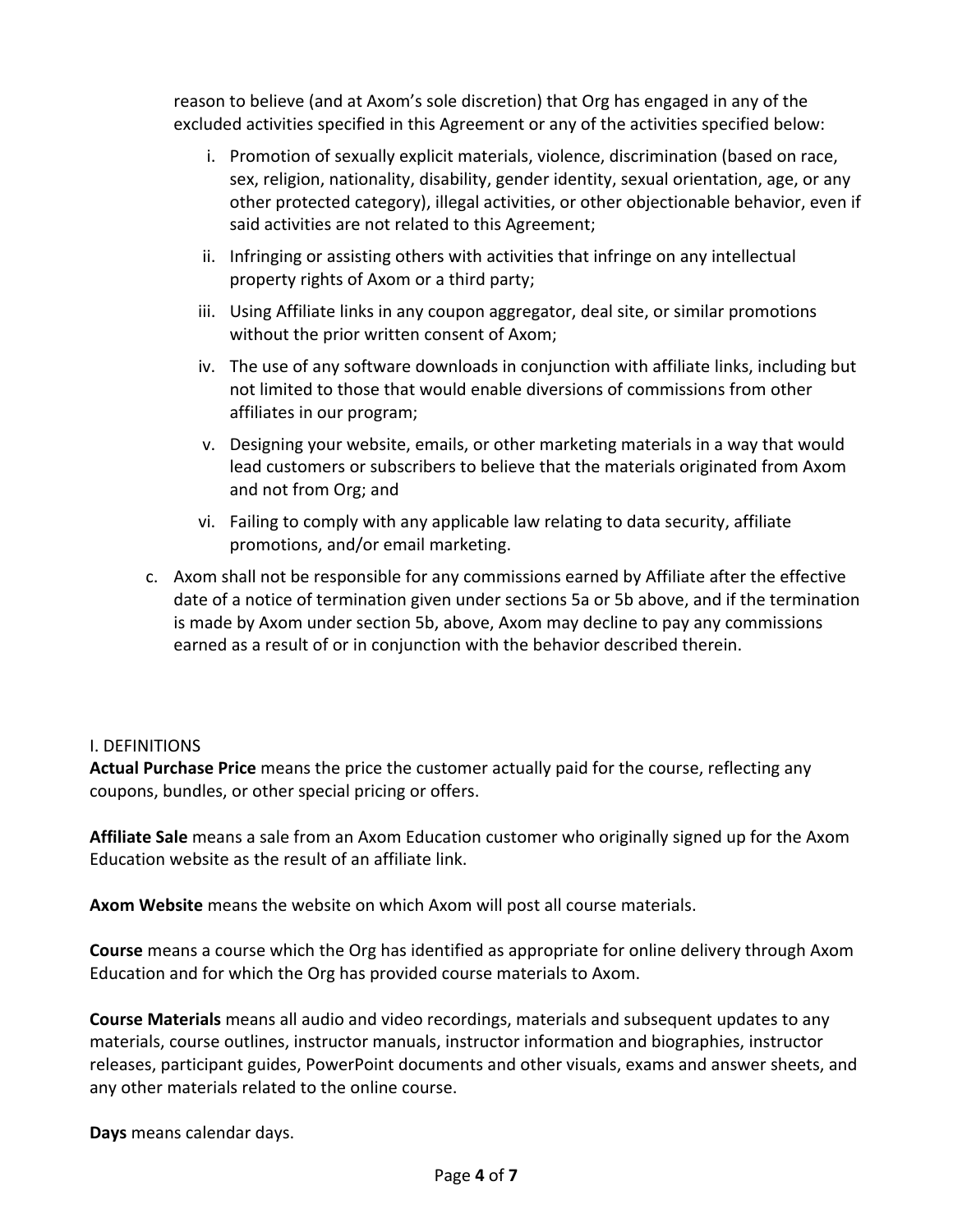**Written Notice** means notice by postal mail or email.

### **II. COURSES**

### **A. License.**

1. This Agreement shall be valid for an initial term of 2 years from the Effective Date of the Agreement. After the initial 2 year term, the Agreement will automatically renew on an annual basis on the anniversary of the Effective Date under the same terms. After the initial two year term, either party may terminate the Agreement upon 30 days written notice to the other party or mutually agree to a new or modified Agreement.

 a. Termination of the License Agreement does not automatically terminate the licenses for any currently available Courses. The license for each Course shall be subject to the early termination provisions in section IIA3, below.

2. Org hereby grants to Axom a non‐exclusive license and right to use Course Materials derived from Courses for online delivery in accordance with the terms and conditions set forth herein and for no other purposes.

3. The license for each Course shall run for a minimum of two years from the date the Course Materials are provided to Axom. After the initial two year term, the license for any course will automatically renew on an annual basis under the same terms and can be terminated by either party at any time upon 30 days' written notice to the other party.

a. Early Termination. Org may terminate the license for any Course prior to the end of the initial two year term upon 30 days' notice to Axom and subject to an early termination fee of \$200 per Course if the date of the termination notice is within one year of the date the Course Materials were provided to Axom, and \$100 per course if the date of the termination notice is between one and two years from the date the Course Materials were provided to Axom. Said termination notice shall not take effect until the termination fee is paid.

4. Axom expressly acknowledges Org's and the course presenters' ownership of all rights, title and interest, including copyrights, in the Course Materials, except where the copyright of another party is expressly noted.

5. Axom shall be permitted to refer to Courses as being offered in partnership with the ORG in any marketing materials for the Course. Likewise, ORG may refer to Courses as being offered in partnership with Axom Education in any marketing materials for the Course.

### **B. Royalty Payments.**

1. Axom shall pay to ORG royalty payments for sales of ORG courses as follows: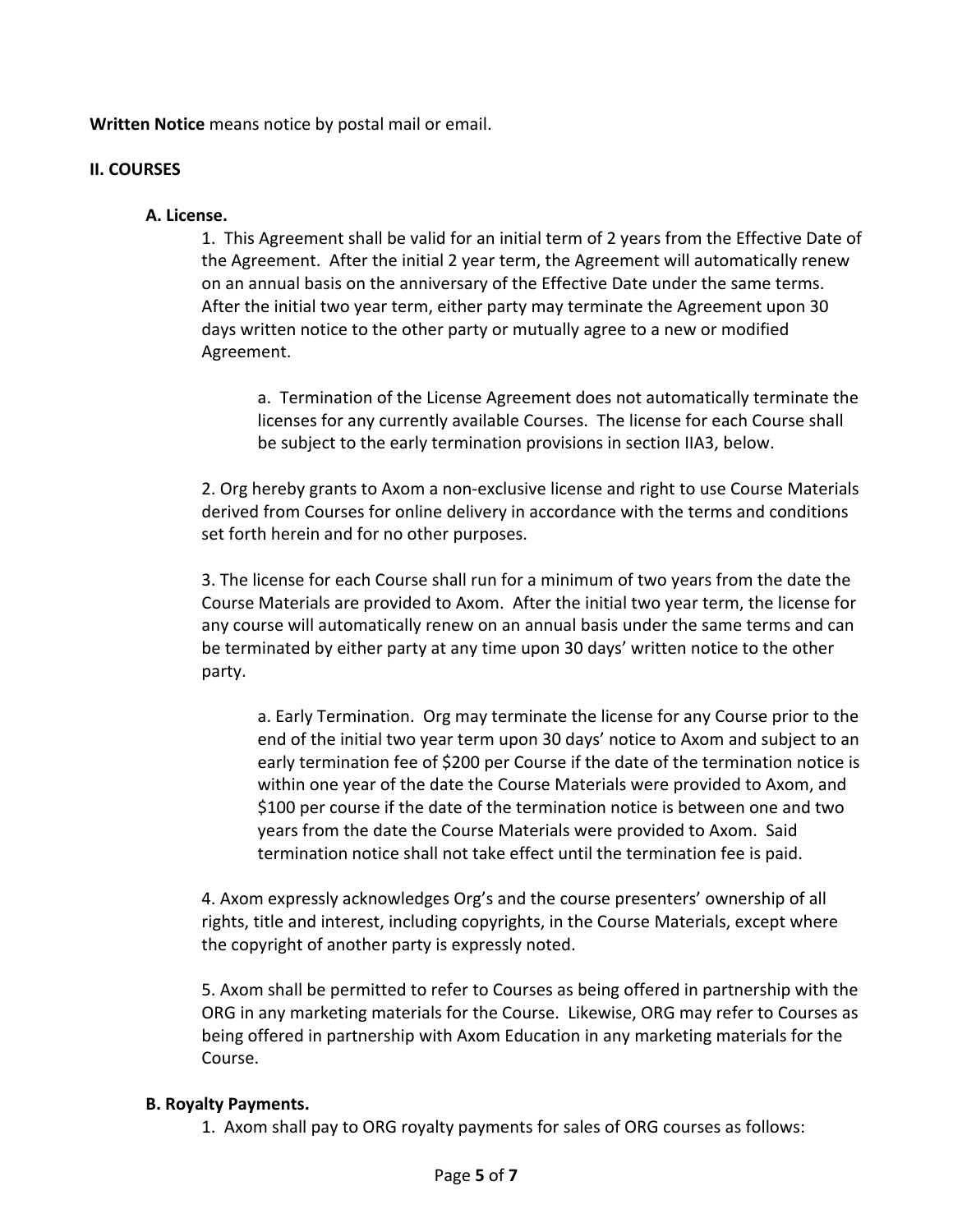a. 50% of the actual purchase price paid for each purchase of a Course that is not an affiliate sale.

b. 40% of the actual purchase price paid for each purchase of a Course that is an affiliate sale where the ORG was not the affiliate.

c. 60% of the actual purchase price paid for each purchase of a Course that is an affiliate sale where the ORG was the affiliate (representing a 40% revenue partner commission under this Agreement and a 20% affiliate commission under the ORG's affiliate agreement, for a total of 60%).

2. The parties will mutually agree on the pricing for each Course at the time the Course Materials are submitted, or by prior agreement as to the pricing scale for ORG's courses. ORG and/or Axom may offer promotional coupons and discounts as part of marketing efforts. Royalty payments will be calculated based on the actual purchase price after any coupons or discounts have been deducted.

3. Axom will make royalty payments for course sales and provide an accounting of all sales on a quarterly basis, within 30 days of the end of each calendar quarter.

4. Org may elect to share all or a portion of royalties for Org course sales with course presenters. Such arrangements must be designated for each Course at the time Course Materials are submitted. Axom will allow and provide accounting for up to two (2) payees per Course, provided that each payee provides Axom with a completed W‐9 at the time the Course Materials are submitted.

### **III. NO EXCLUSIVITY**

### **A. Presentations by Others.**

Axom acknowledges that the license granted under this Agreement is non‐exclusive and that other entities or persons may also be given the rights to present ORG Courses.

### **VII. GENERAL PROVISIONS**

### **A. Relationship Between Parties.**

Nothing contained herein shall be construed as establishing a joint venture or partnership relationship between Org and Axom.

### **B. Governing Law.**

This Agreement shall be governed by Pennsylvania law.

### **C. Waiver.**

The failure of any party hereto to enforce at any time any provision of this Agreement shall not be construed to be a waiver of such provision or any other provision of this Agreement, nor of the right of any party thereafter to enforce such provision.

### **D. Severability.**